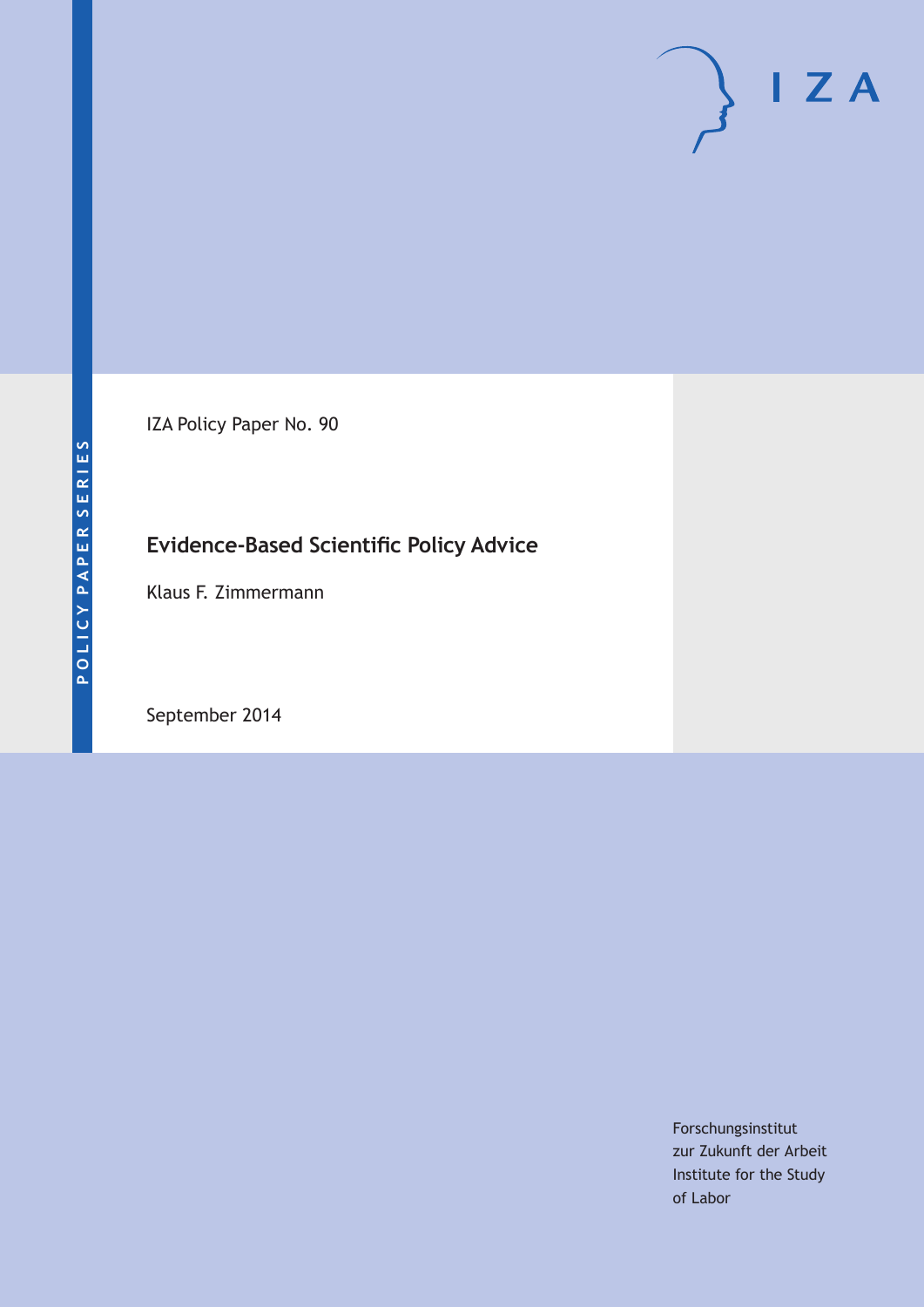# **Evidence-Based Scientific Policy Advice**

**Klaus F. Zimmermann**

*IZA and Bonn University*

Policy Paper No. 90 September 2014

IZA

P.O. Box 7240 53072 Bonn Germany

Phone: +49-228-3894-0 Fax: +49-228-3894-180 E-mail: [iza@iza.org](mailto:iza@iza.org)

The IZA Policy Paper Series publishes work by IZA staff and network members with immediate relevance for policymakers. Any opinions and views on policy expressed are those of the author(s) and not necessarily those of IZA.

<span id="page-1-0"></span>The papers often represent preliminary work and are circulated to encourage discussion. Citation of such a paper should account for its provisional character. A revised version may be available directly from the corresponding author.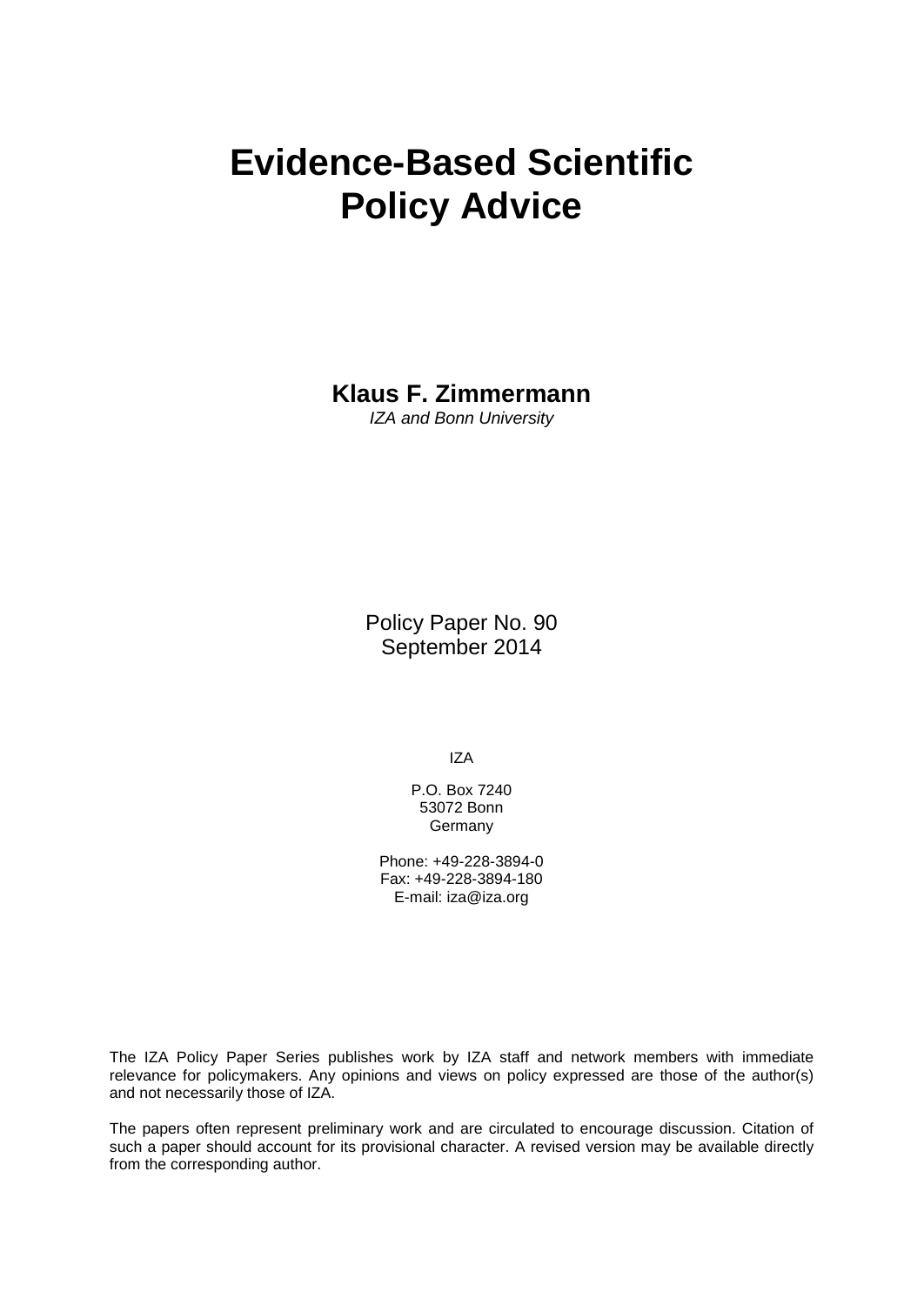IZA Policy Paper No. 90 September 2014

# **ABSTRACT**

# **Evidence-Based Scientific Policy Advice[\\*](#page-1-0)**

While policy measures affect the welfare of nations, the practice of policy advice is determined by complex rules. Evidence-based scientific policy advice gives weight to hard empirical facts and restrictions. The lecture discusses challenges and conditions for success and provides suggestions to improve the implementation of such a strategy

JEL Classification: A11, B4, J48

Keywords: role of economists, methodology of policy advice, labor reform policies

Corresponding author:

Klaus F. Zimmermann IZA P.O. Box 7240 D-53072 Bonn Germany E-mail: [Zimmermann@iza.org](mailto:Zimmermann@iza.org)

This paper is based on the Gustav von Schmoller Lecture presented on February 21, 2014 at the research conference "Daten nutzen. Wissen schaffen. 6. KSWD Konferenz für Sozial- und Wirtschaftsdaten" des Rats für Sozial- und Wirtschaftsdaten (RatSWD) in Berlin.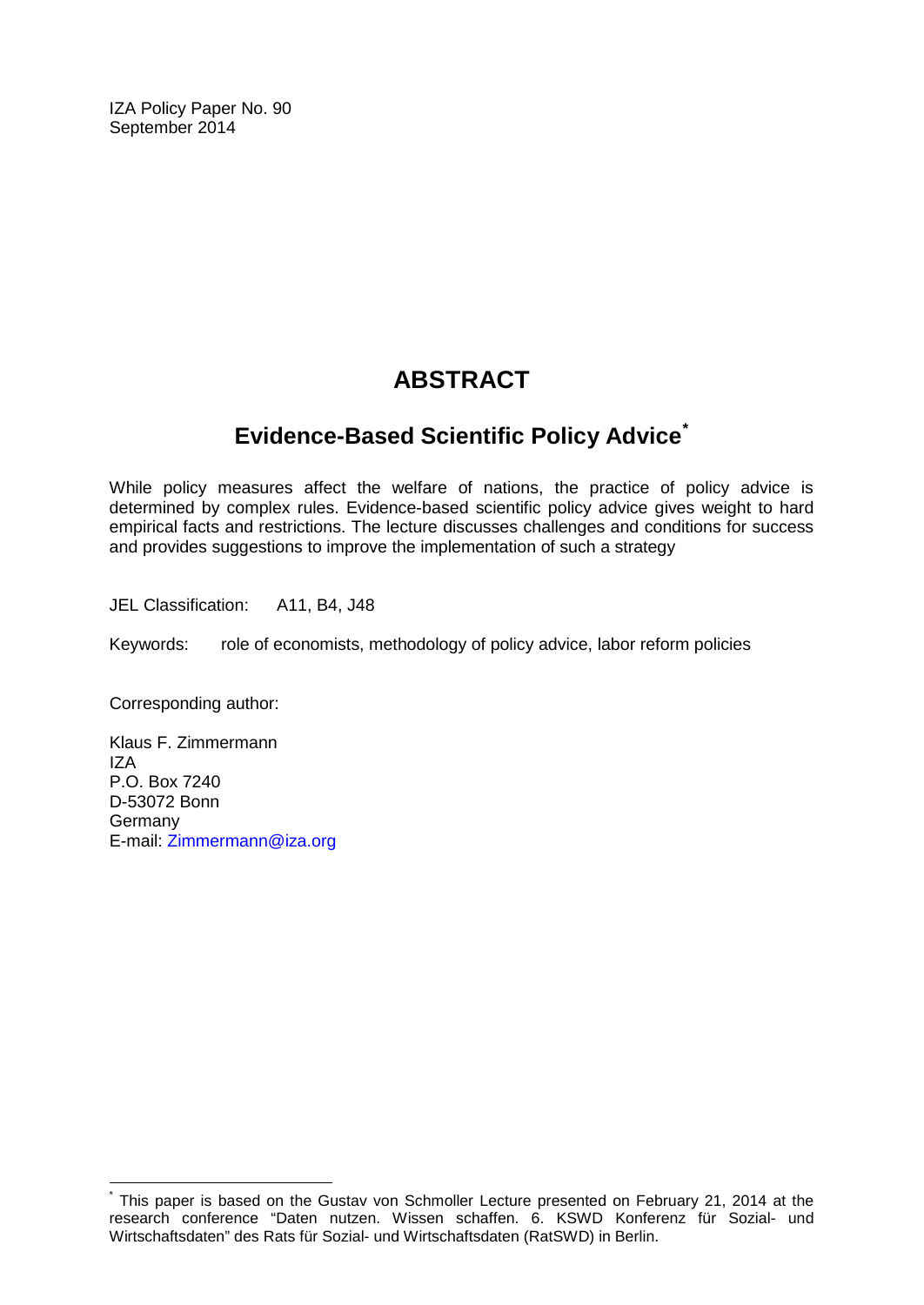#### **Evidence-Based Scientific Policy Advice**

It is by no means a new concept. Over the centuries, it has found its way – at least for a while – into government decision-making around the world: evidence-based policy making. But the precise role of this concept is neither stable nor undisputed. In the complex political process, it has to prove itself time and again. Despite its success, evidence-based policymaking has not secured a permanent place in the political arena. Case in point: German labor market policy, which has again steered away from its evidence-oriented approach towards politically more convenient solutions.

Successful policy advice provided by independent science needs adequate working conditions. It requires open data access, internationally competitive scientific expertise, and policymakers who are willing to engage in a dialogue. The concept assumes that there are well-defined and transparent goals of society which can – and should – be efficiently achieved with an appropriate allocation of resources for the benefit of all. This requires a sustainable policy approach based on at least a medium-term strategy.

In practice, policymaking is often a day-to-day business characterized by tough struggles for compromise. It is about finding the right balance of interests in mostly distributional matters. Those policy advisors who are immediately involved in this process are not usually academic scientists. Even if they have an academic background – or have only temporarily left an academic position, as in the case of the U.S. Council of Economic Advisers – they are nonetheless an integral part of the political system. The role of a policy advisor alone, regardless of academic expertise and previous achievements, does not make that person a scientist.

#### **Scientific policy advisors publish in academic journals**

Scientific policy advice is, by definition, reserved to academic scientists – people who contribute to the scientific generation of evidence. Typically this is done by publishing articles in peer-reviewed academic journals. Policy advisors who do not publish such contributions cannot be regarded as scientific policy advisors.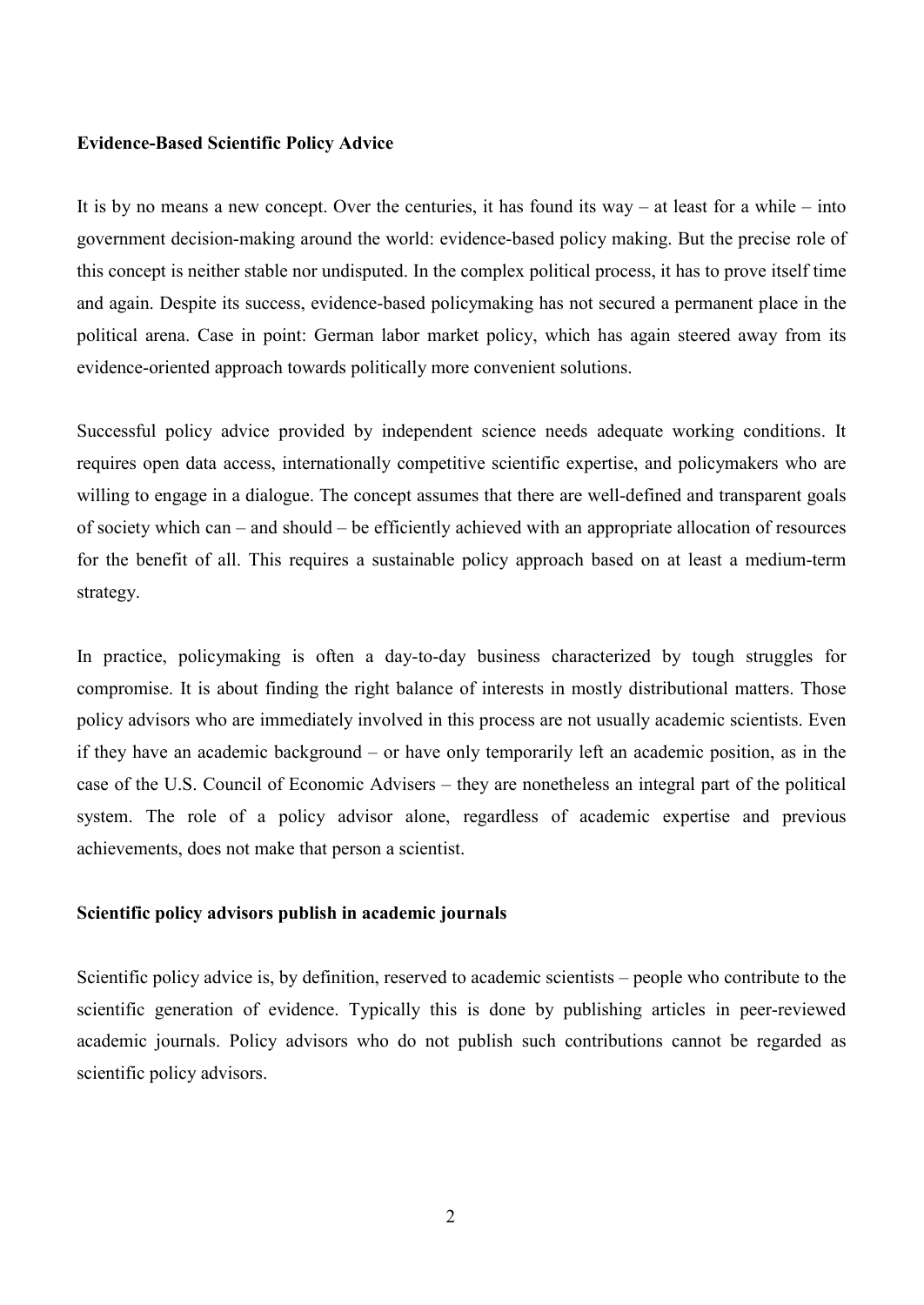Scientific evidence, in turn, can be defined as the rigorous presentation of statistically supported results. It consists of analyses that show, according to widely accepted standards of the discipline, which policy programs work – and which ones don't. In practice, however, evidence-based policymaking finds itself opposed to what may be called "policy-oriented evidence making." The transition from the latter to the former is often difficult. Commissioned research, in which evidence only evolves at the demand of policymakers, is not per se questionable. What matters is the independence of the advice, the adherence to strict scientific ethics rules and standards, and the existence of scientific competition and rigorous peer review, which serves to strengthen and guarantee the robustness of the results.

The relationship between policymaking and scientific advice is not free of tensions. Scientists sometimes get the impression that their findings are ignored or even misused for political purposes. Policymakers, for their part, often regard scientific advice as unrealistic, or as coming too late for their time-driven agenda. Nevertheless, there is a widespread view that scientific policy advice can help improve the welfare of society through better political decisions. In Germany, for example, the National Academy of Sciences "Leopoldina", one of the world's oldest institutions of its kind, has the central task of providing independent policy advice, which bears witness to the relevance of this view.

In providing scientific evidence, researchers face a number of challenges:

- Findings of scientific studies are often not immediately relevant or usable to politicians.
- Evidence generation needs time, qualified scientists and independent research.
- Researchers who want to be regarded as scientists must publish their results in journals, facing academic competition and peer review, and they must adapt the highest quality standards. This also takes time.
- "Policy-based evidence making" through commissioned research may lead to the generation of results according to the political motives and requirements of the contracting authority. This would likely distort the evidence.
- In many cases, it is questionable whether the data needed for the analysis are suitable in terms of quality and (timely) accessibility.
- Likewise, it may be questionable whether the available methodology is sufficiently powerful to obtain robust conclusions on causality and the effectiveness of policy programs. The need for independent scientific evaluation is still too often ignored at the time of program implementation.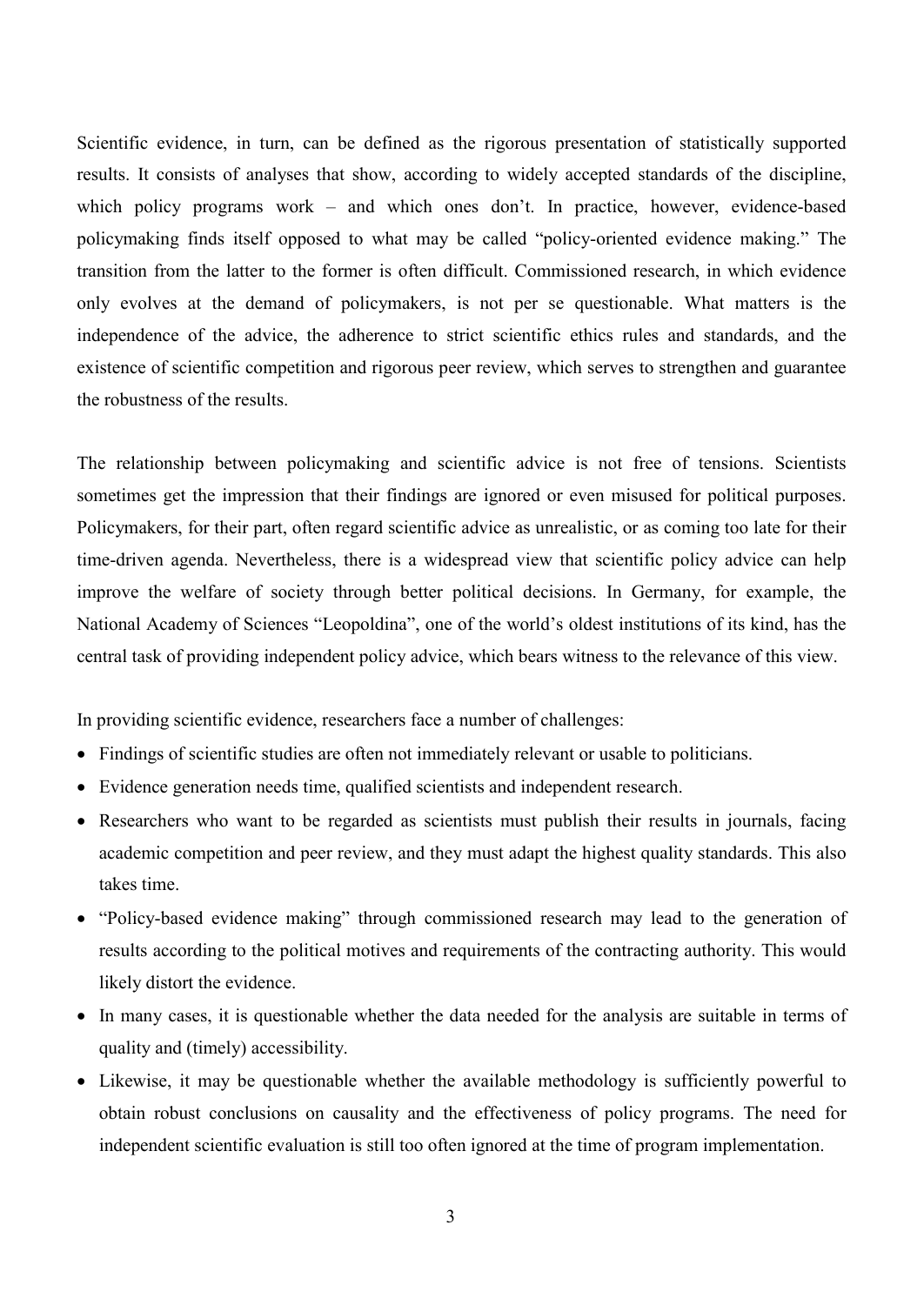#### **Data access determines the quality of evidence-based policy advice**

Data access is always the key to successful evidence generation. In many cases, suitable data that would be needed to answer a particular policy question are not available and have to be produced first. And even if the data already exist, access to them is often tedious because high legal barriers must be overcome, particularly for official data. This makes the process of scientific policy advice considerably slower and more difficult. A critical point in this context is the desire for data retention: While this is an extremely controversial issue in the public debate, scientific policy advisors wish to work with appropriate data already beforehand (e.g. as scientific use files), or they want to have them as soon as they are asked to provide answers. At the very least, they wish to reach an immediate agreement on electronic access to the data through the internet.

In recent years, the research data centers that have been established around the world have made substantial progress in facilitating access to sensitive data. However, remote data access options are still very limited. Ideally, specialized scientists should be able to work online with confidential key datasets from anywhere in the world without having to go through complex procedures. This is already possible using the **JOSUA** software developed by IZA's International Data Service Center (IDSC). Refined to meet all legal data protection requirements, this remote processing tool has been implemented in a certified environment by the Research Data Center of the Institute for Employment Research (IAB) of the Federal Employment Agency in Nuremberg.

But we are still far away from realizing the vision of a "virtual visitors program" for the research data centers. Substantial progress at much higher speed is needed, not least to meet the growing demands and complexity of political practice and the high quality standards of scientific research.

# **Prerequisites to good scientific practice in policy advice**

Typically, academic science is not immediately focused on policy advice. As a consequence, the evidence published in the form of scientific studies rarely fulfills the usability requirements of policy advice. In many cases, research findings have to be "translated" and made "transparent" to policymakers. To this end, scientific studies must meet certain criteria which – given the standard practice for scientific articles – are anything but self-evident: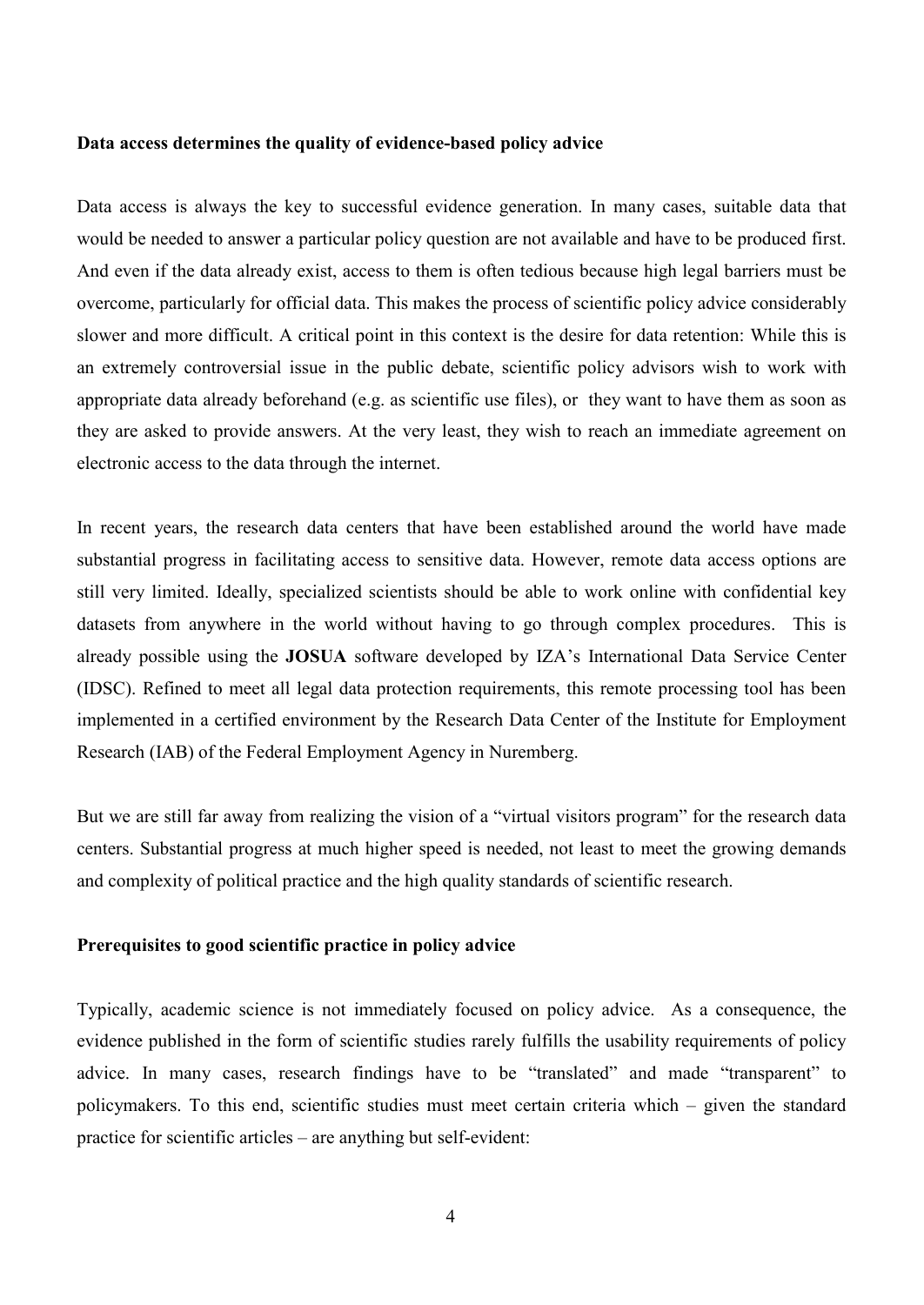- The findings must include statistical tests that allow an assessment of whether and why policy interventions are effective.
- Counterfactual analysis is the key ingredient: What would have happened in the absence of a policy intervention? This non-trivial task requires information on the behavioral responses of control groups that are unaffected by the policy program in question.
- It must be possible to quantify the effects, e.g. through elasticities, to allow an evaluation and a comparison of the observed magnitudes.
- In addition to the direct effects of a policy program, the indirect effects must be taken into account as well.
- Selection problems and other causes of statistical bias in the analysis must be identified and controlled for.
- Sensitivity analyses must be performed, and the results must be replicable.
- In terms of language and wording, the studies should be written in a way that is understandable not only to a small expert audience.

IZA offers various products and formats that provide the basis of the institute's independent advisory activities and serve as tools for concrete scientific policy advice. In addition to various publication outlets and journals targeted at different audiences, the IZA Evaluation Dataset offers a unique combination of official and survey data, while the ambitious IZA World of Labor project explicitly aims to be an independent service provider for evidence-based policymaking by condensing the available state-of-the-art knowledge on key labor market issues in a practical format and deriving policy recommendations from the existing evidence (see IZA Compact, May 2014).

### **Policy design follows its own rules**

Scientific policy advisors need to keep in mind that politics is about the perception of interests and the balance of these interests. Consequently, it is primarily about distribution and redistribution. Efficiency, in the sense of increasing welfare through the accumulation of goods, has a much lower priority in the process of allocating economic resources. Politicians like to ignore economic constraints, although this is impossible to keep up in the long run and may even be counterproductive to the planned intervention.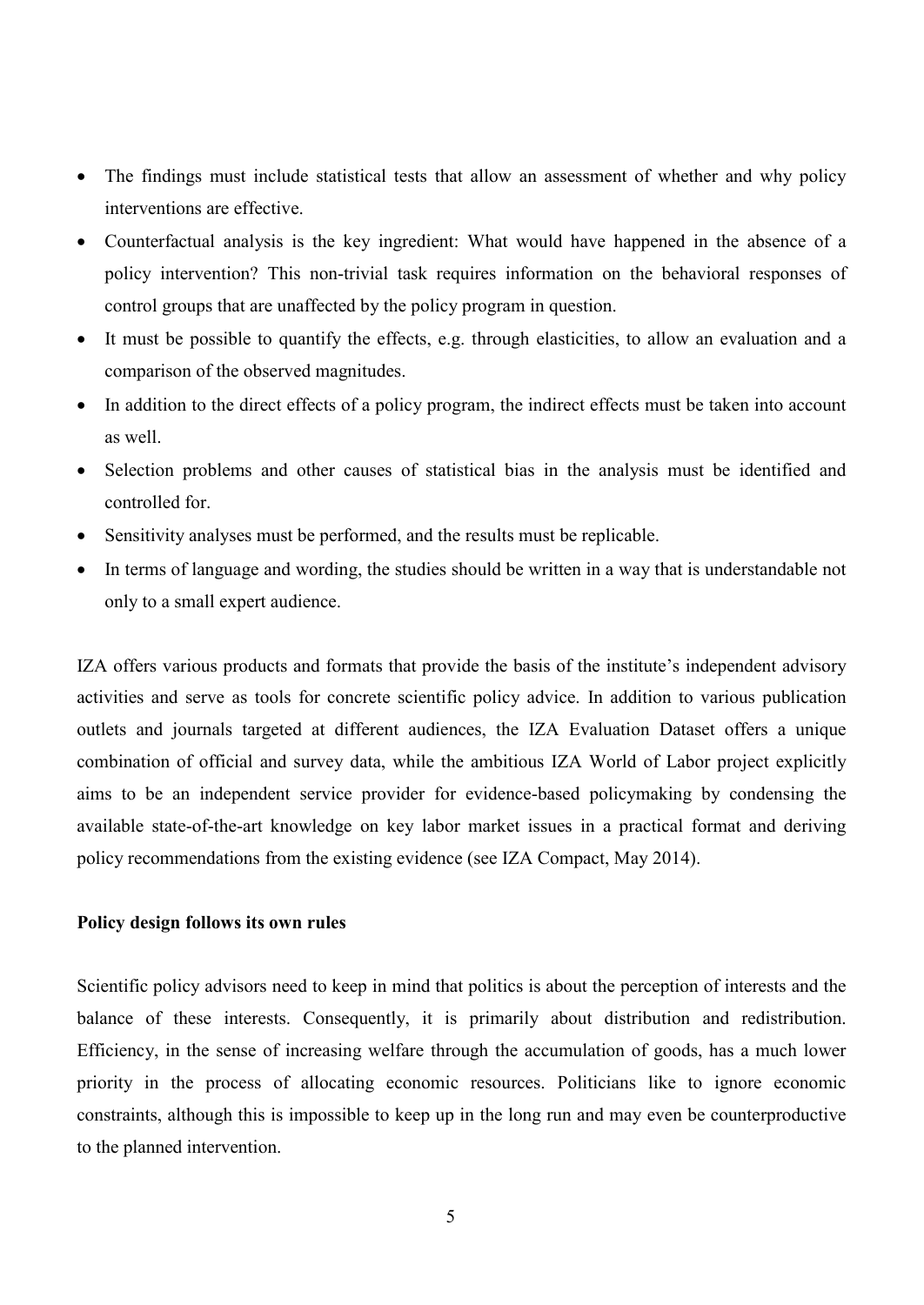Politics is ultimately the design of compromise. Political progress therefore often entails taking some steps back. Pushing through a "good" proposal is a matter of give-and-take that usually requires the acceptance of another "bad" measure in return. In many cases, decision makers are not sufficiently aware of all the side effects that the agreed compromise may have.

Politicians do not always act out of conviction, but sometimes also out of selfish motives. Very few of them are open to rational arguments at all times. They are rarely willing to tie their political survival to a particular policy issue. Politicians have the difficult task to channel opinions in a way that will generate majorities, and to recognize a new trend early enough to become its harbinger.

This implies that active policymaking is short-term oriented and volatile. With the next election constantly looming on the horizon, the window of opportunity for political action is often limited to the first post-election year. The decisions made in the first year are then implemented in the second year and advertised in the third. The fourth year is again dominated by the election campaign. Longterm challenges, therefore, are often procrastinated up to a point where they become inevitable and require a short-term fix.

Summing up the above, evidence-based policy advice that is long-term oriented, sustainable, transparent and focused on efficiency gains is not in the immediate interest of practical policymaking. This is why it does not come natural to politicians to adapt and implement evidence-based advice. It is understandable that they tend to listen to scientific advice mainly in times of economic distress.

Against this background, evidence-based scientific policy advice should follow the universal Scout motto: "Be prepared!" In other words, long-term scientific research should ideally be designed so that the evidence is already available at the very moment the topic becomes politically "ripe". By contrast, there is little chance for the scientific community to provide enough hard scientific evidence on a particular research topic to determine the political process.

A more promising approach to instill political interest is to talk about key empirical evidence in the media. Indirect policy advice through the press can be more effective because it reaches people in the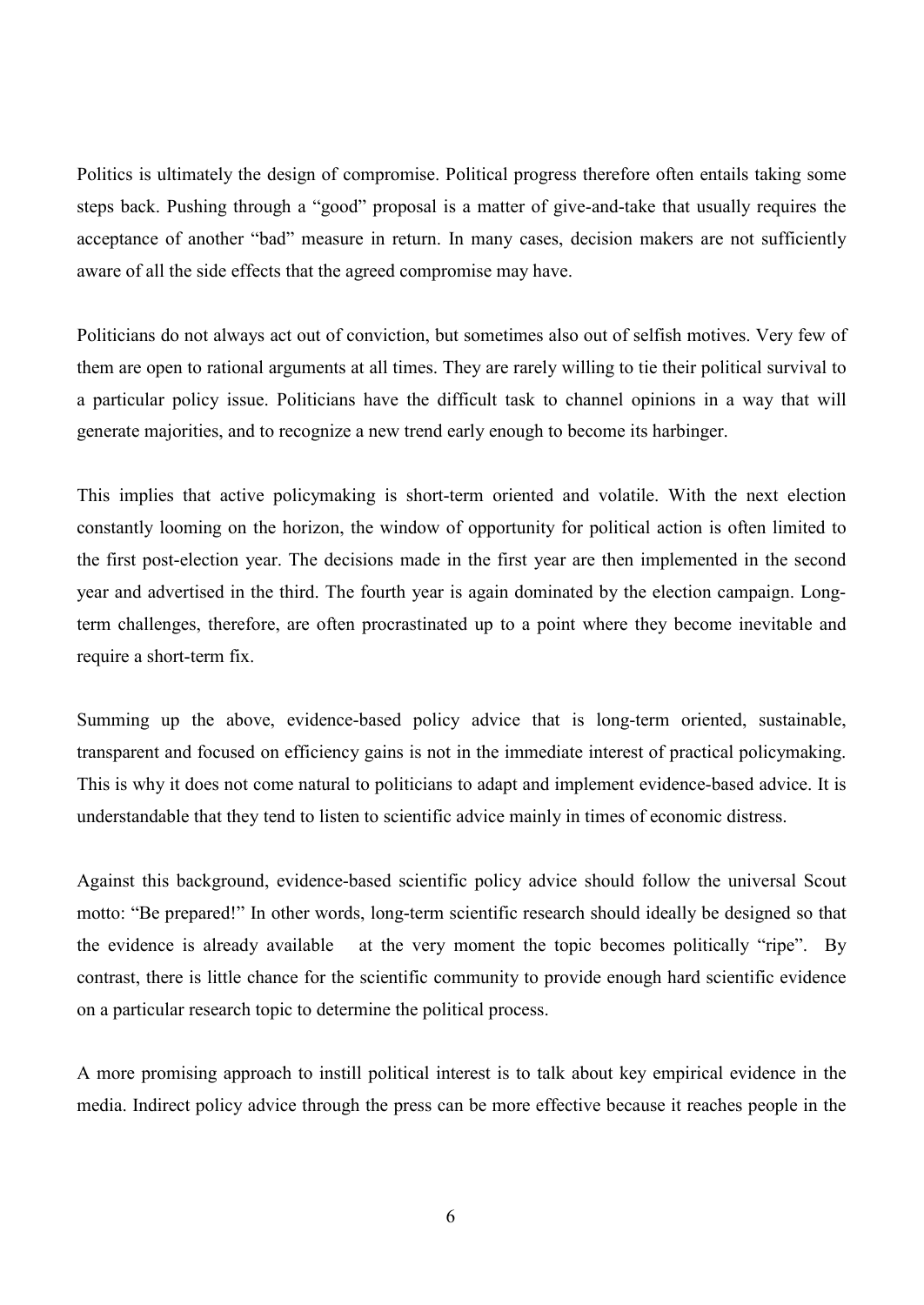immediate environment of policymakers and may then enter the political process literally through the back door.

## **Policymaking is experimenting with the truth**

The political environment must be open and inviting to policy advice. Unless this precondition is met, evidence-based policy advice is doomed to failure and loses its agents. The best way to avoid this is to set up a proper legal framework and adequate institutions. For every policy program it should be made a legal requirement to undergo independent scientific evaluation prior to implementation, as well as a regular review of its effectiveness after implementation. New policy initiatives should first be tested in appropriate field experiments before they are introduced across the board for an explicitly specified period of time. This also implies that the legal restrictions on the retention of data, including social data, for research purposes must be loosened.

Policymaking is experimenting with the truth. The effectiveness of policy measures must be constantly evaluated in order to be able to correct or adjust them over time if they prove to be ineffective – or not sufficiently cost-effective.

One might, of course, argue that narrow evidence-based policy analyses are inherently incapable of addressing complex, content-rich and value-laden issues that are negotiated by diversely acting individuals, political parties and interest groups. This may be true – but evidence-based policy advice should not ever claim the opposite anyway. In fact, scientific advisors should keep out of the detailed issues of practical policy design, or else they should cast off the mantle of science altogether.

Scientific advisors need not contribute actively to policy design. From the policymakers' perspective, internal advisors who are an integral part of the political system may seem more effective. But they are advisors-turned-agents. Scientific advice must come from outside, lest it loses its independence. Scientists can, of course, be internal advisors or even politicians. But then they are no longer scientific advisors.

Evidence-based scientific policy advice is the elaboration of options for politicians, who must ultimately make their own decisions. This is a burden that scientific advisors cannot take off politicians – and they should never claim they can.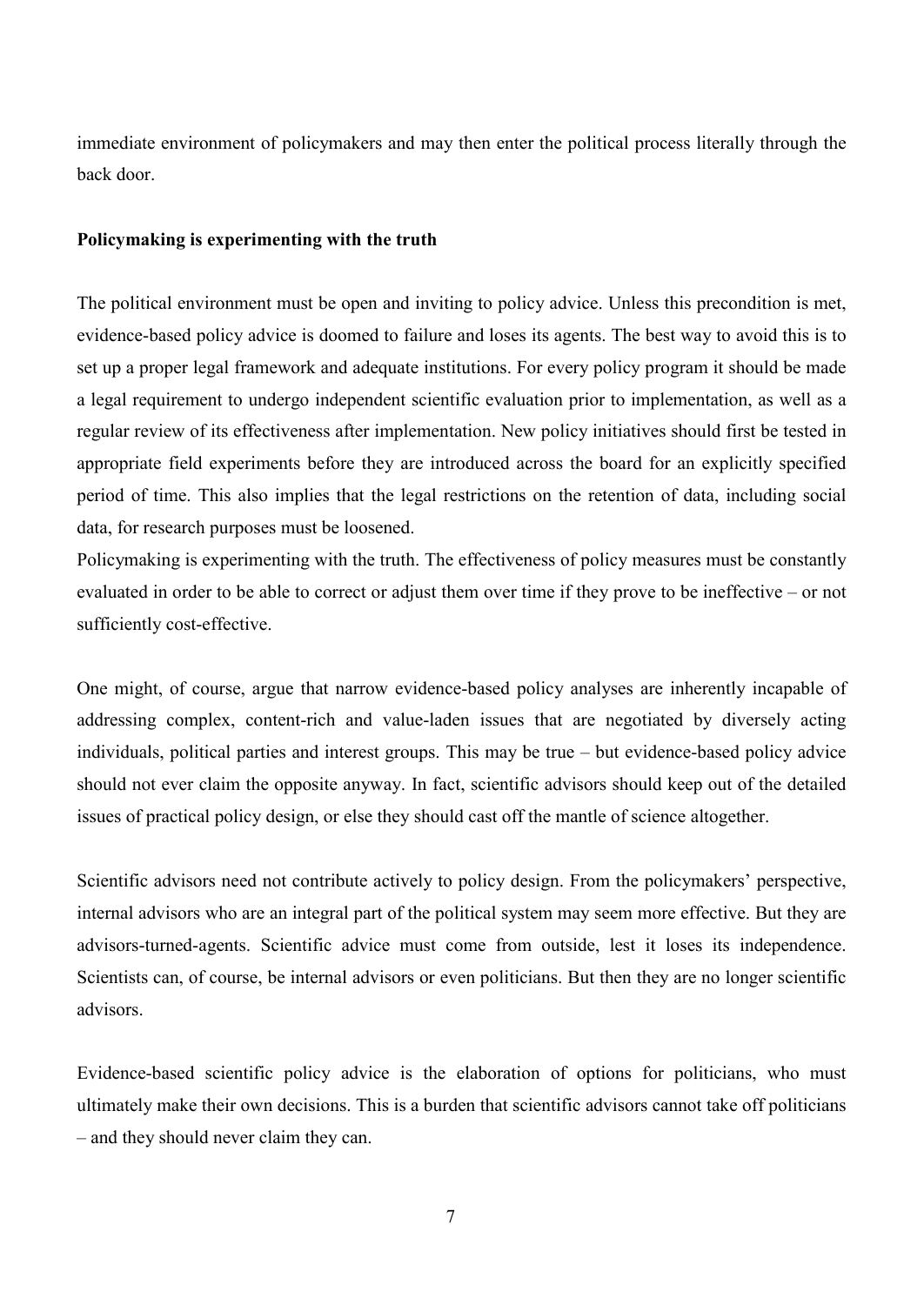The empirically founded mainstream of a discipline must dominate policy advice, even if this seems to contradict the notion of scientific competition – and certainly displeases the entertainment-demanding media. After all, every ambitious scientist is inclined to view the mainstream critically and propagate his own vision. Media and politics want to appear not only balanced, but even "politically correct". As a result, marginal positions and findings often receive too much public attention. Striking a balance should not be the maxim of evidence-based scientific policy advice. It is all a matter of how strong the empirical basis of a political strategy or measure is.

What is considered empirically proven within the discipline cannot be undermined by individual opinions or beliefs from either direction. It can only be refuted through scientific progress.

## **The role of transparency and ethics**

Evidence-based scientific policy advice is based on a thorough analysis that meets the standards of the discipline. Advisors must be scientists who publish their results in peer-reviewed journals. This is the only way to ensure that they are in close touch with state-of-the-art research. The advice itself must not only be independent, it must also be based on independent prior research.

Data sources must be properly documented and openly accessible so that the results can be reproduced and verified. Replicating empirical results should not be regarded as scientifically inferior. The current situation of restricted access to key data for research purposes is scientifically unacceptable and runs counter to the ethos of science. An equally unacceptable requirement is that official data used for research must be erased at a specified point in time. This also prevents subsequent reviews using newly developed methods.

Transparency must also apply to any conflicts of interest of the scientist as a policy advisor. All actual and potentially relevant conflicts of interest must be fully disclosed. However, it is not always clear whether a conflict of interest indeed exists, or under what circumstances it may become relevant. After all, there are various different forms of potential conflict – ranging from financial to political or even religious issues. While the recent financial crisis has sharpened our perception of financial conflicts of interest, the other causes of conflict are at least equally important.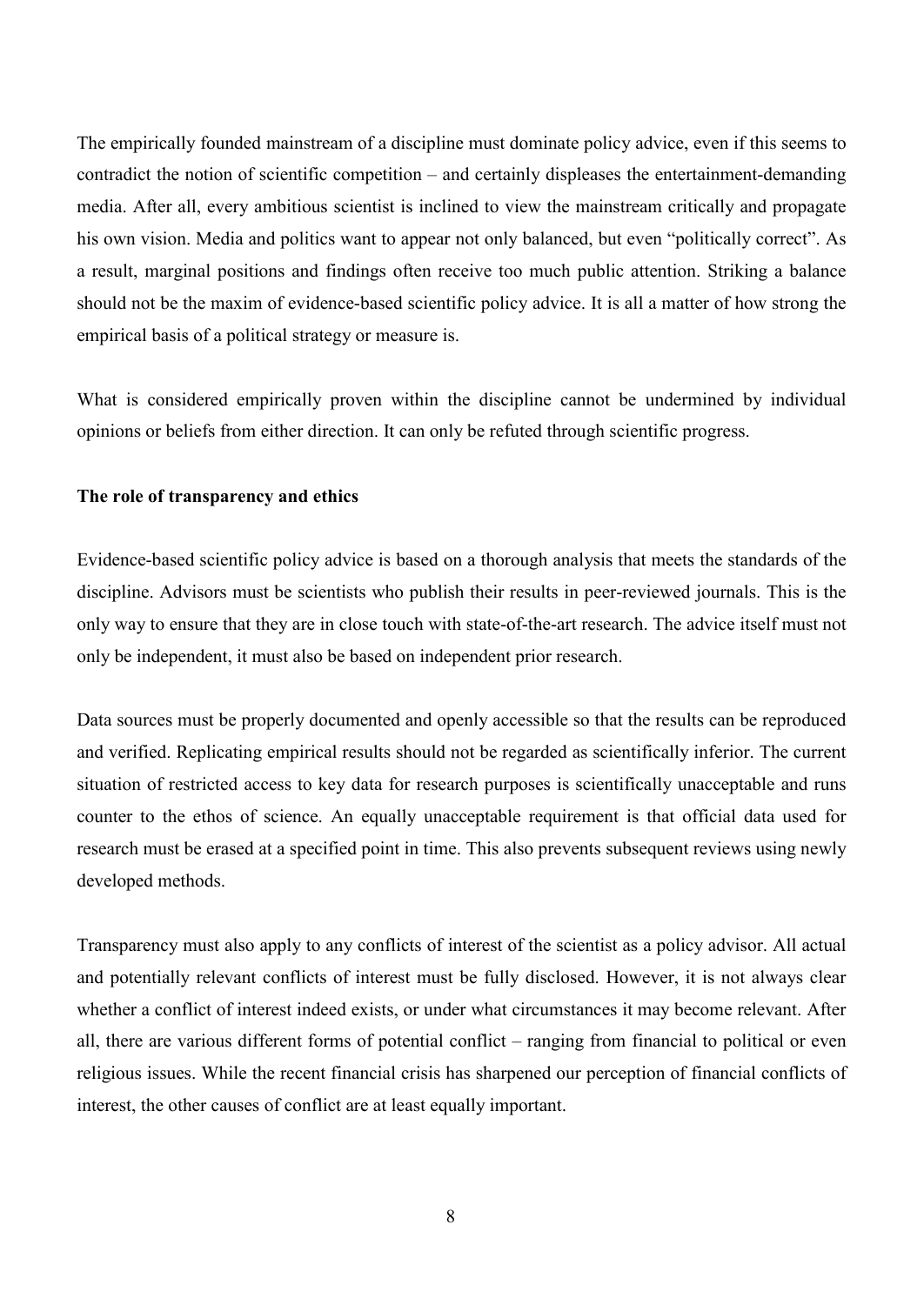Actual conflicts of interest pose a problem to every scientist who claims to conduct independent research. The logical consequence is to abandon any advisory activities that may cast a doubt on the scientist's independence and legitimacy. Potential conflicts of interest, on the other hand, are not per se an immediate problem. They are difficult to avoid in practice and may occur rather frequently. What we need is clear rules on how to make these potential conflicts adequately transparent.

The self-commitment of independent research to these principles of scientific integrity, such as the "IZA Guiding Principles of Research Integrity" to which all IZA network members are committed, is indispensable to preserve its role as an independent body for the provision of policy advice. There are vast policy challenges ahead of us – ranging from demography, family, pensions, health and social justice to environment, energy, transportation, urban and rural infrastructure. It must therefore be hoped that policymakers in Germany, and beyond, return to a closer collaboration with independent science to ensure a critical and objective evaluation of policy initiatives.